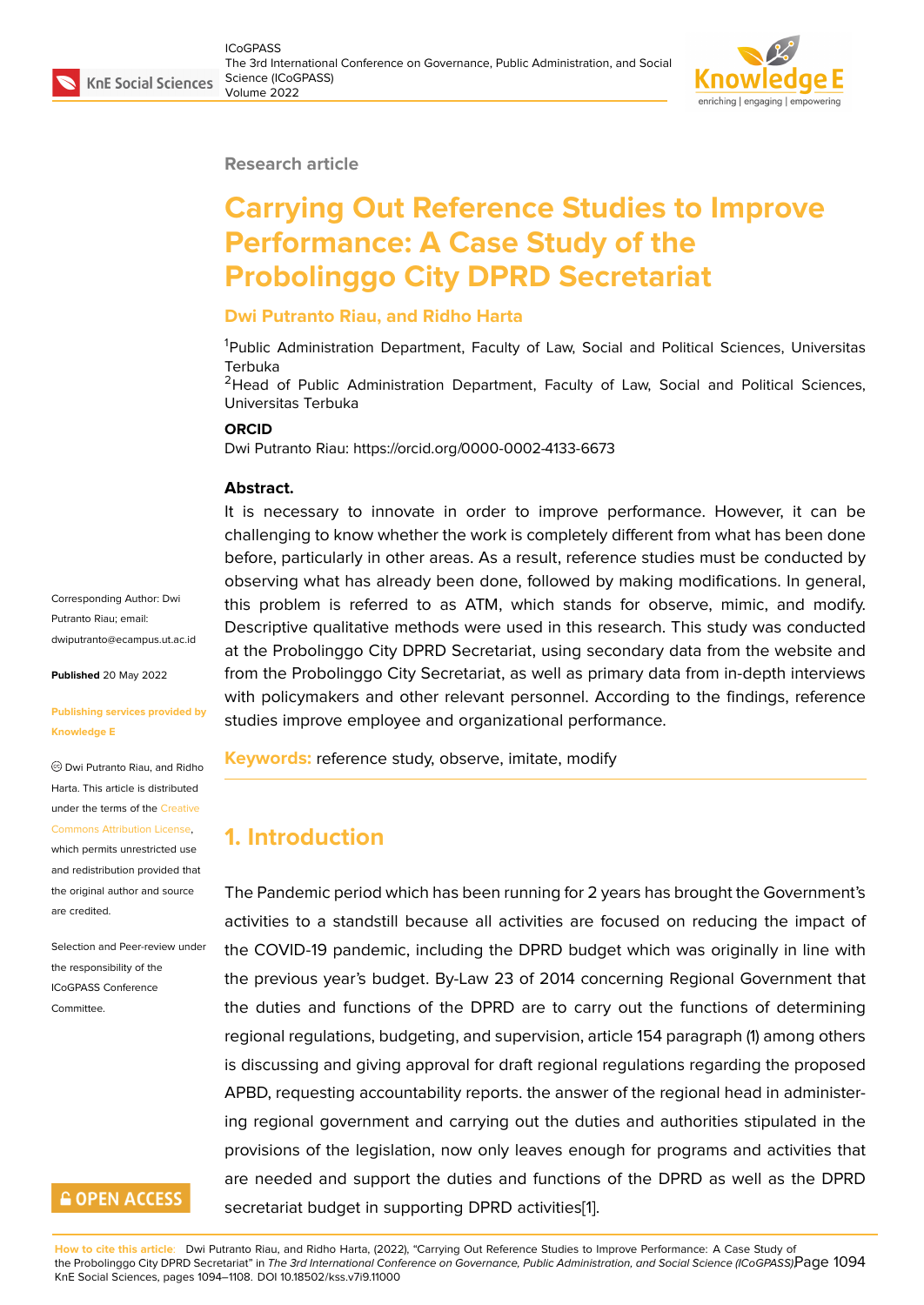The enactment of official travel budget guidelines throughout Indonesia for Regional Governments by Presidential Regulation number 33 of 2020 which will take effect from 2021 has consequences for district/city DPRD members reducing revenues that were previously greater than the central government guidelines [2]. One way to make it the same as the previous regulation is to increase working visits with the consequence of increasing the performance of DPRD members and secretariat staff in improving organizational performance even though the budget alloca[ted](#page-11-0) is minimal.

Official trips that have been carried out so far can improve the performance of institutions or agencies in achieving the mission, vision, and goals of the organization.[3] The purpose of business trips is to increase individual/employee insight on performance and affect team performance in the organization and affect motivation [4]. Oxford English Dictionary defines performance as: "The accomplishment, execution, carryi[ng](#page-11-1) out, working out of anything ordered or undertaken". Performance is defined as the success (success) of action, task and operation carried out by a person[,](#page-12-0) group of people, or organization. Performance refers to the output (output), results (outcome), or achievement (accomplishment). The performance of a policy can be defined as a description of the level of implementation achievement in realizing the goals and objectives of a policy, namely policy outputs and policy outcomes[5]

According to Cambell (1990) that the functional relationship between performance and performance factors is influenced by three factors, namely knowledge, skills, and motivation factors. Knowledge refers to the knowledge possessed [by](#page-12-1) employees (knowing what to do), skill refers to the ability to do work (the ability to do well), motivation is the drive and enthusiasm to do work. There is one more factor, namely the role (role perception), from individual performance increases to organizational performance which is the responsibility of the individual working. Organizational performance is not only influenced by individual factors but is influenced by internal and external factors. External factors are factors that affect organizational performance, namely references from outside organizations[6] (Performance-Based Management, Mahmudi: 2015: 20).

In the DPRD Institution capacity building program, such as the discussion of the APBD Raperda and non-Raperda APBD discussions, capacity building for leaders and members, as well as reference [stu](#page-12-2)dies for the Regional Regulations Establishment Agency, Honorary Board, and deliberative bodies, there have been several reference study activities including reference studies conducted by the DPRD secretariat in improving Institutional capacity and financial accountability[7]. This program needs to be synchronized with the reference study themes in each study conducted so that it is integrated with the vision, mission, and goals of the organization. So far, coordination, integration,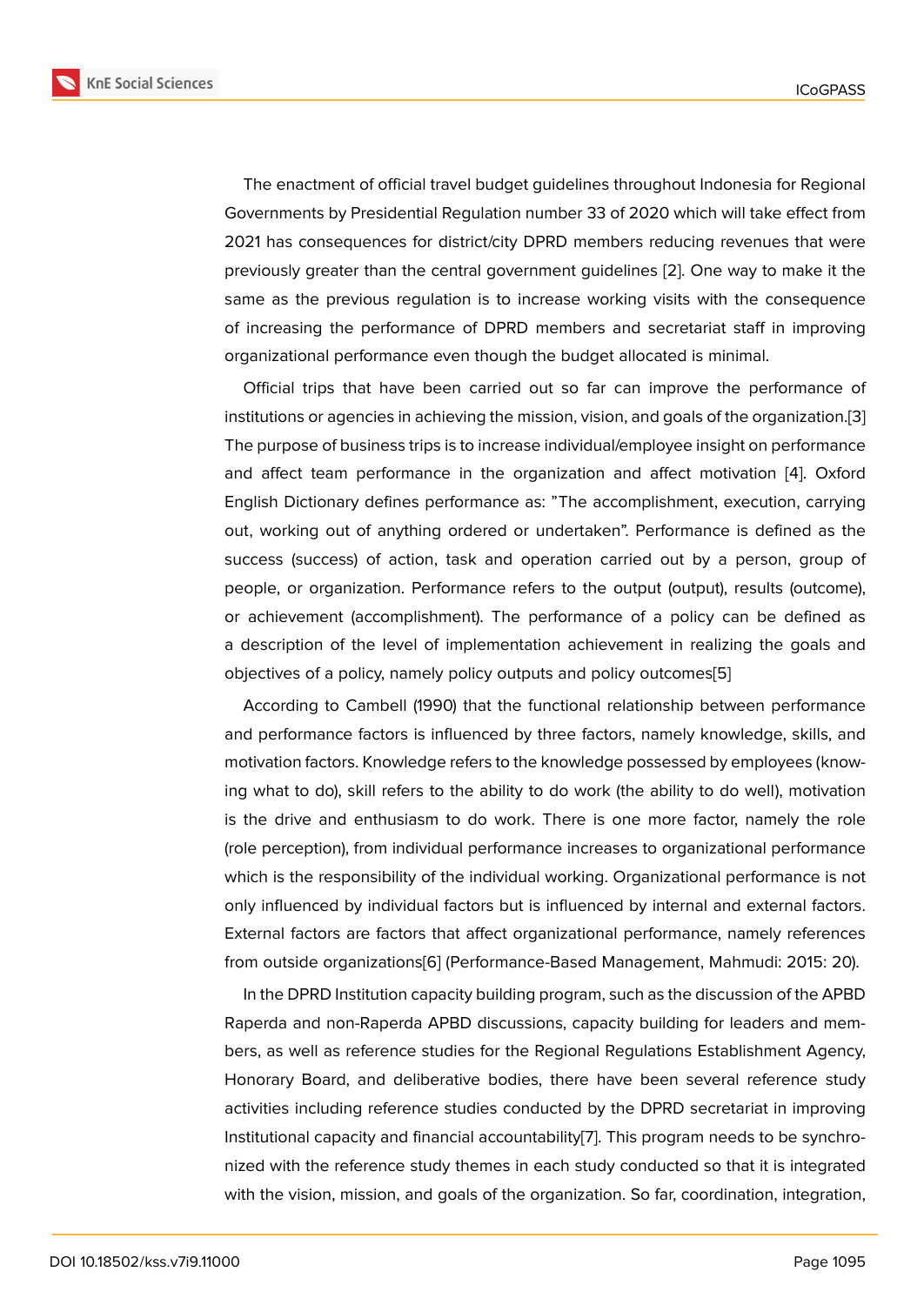

synchronization, and synergy (KISS) have not been carried out and the results have not evaluated the activities carried out in the form of an overall report on reference studies based on themes and affecting the performance of the institution.

The Reference Study Plan will be carried out approximately 18 times a year with a budget of Rp. 5,195,039,041 or 46.79% of the entire Probolinggo City DPRD budget. So far, reference studies have been carried out for every board meeting activity so that the implementation of the board meeting results can be successful by comparing it with other regions that have carried out the same activity.

When members of the council travel for reference studies out of town, council members from other regencies/cities also visit the DPRD of Probolinggo City and vice versa. This makes the reference study official trip ineffective because it is only met by secretariat officials/staff. Knowledge gained indirectly from members of the board who as policymakers, have knowledge and experience of the programs and activities in question. Unless a reference study of council members is carried out to the Regency/City Government, the Local Government or Service being visited will prepare materials on the theme of the visit. From the sample of reference study visits, DPRD members were 8 times with study recipients (leader/member of DPRD/secretariat official) 1 time and study recipients (other than leadership/member of DPRD/secretariat staff) 7 times. Meanwhile, from the sample of DPRD secretariat visits, 6 times with study recipients of Secretariat Officials 6 times.

Formulation of the problem

Existing problems based on the description above can be put forward research questions as follows:

What is the role of reference studies in improving organizational performance?

1. Research Objectives

By the formulation of the problem above, the objectives of this study are:

Review and analyze reference studies in improving performance to achieve organizational goals

2. Research Benefits.

The benefits of this research are as follows:

a. This research is expected to contribute ideas, especially for the development of public administration and organizational performance improvement

b. This research is expected to add academic insight and horizons of thought as well as valuable experience for researchers.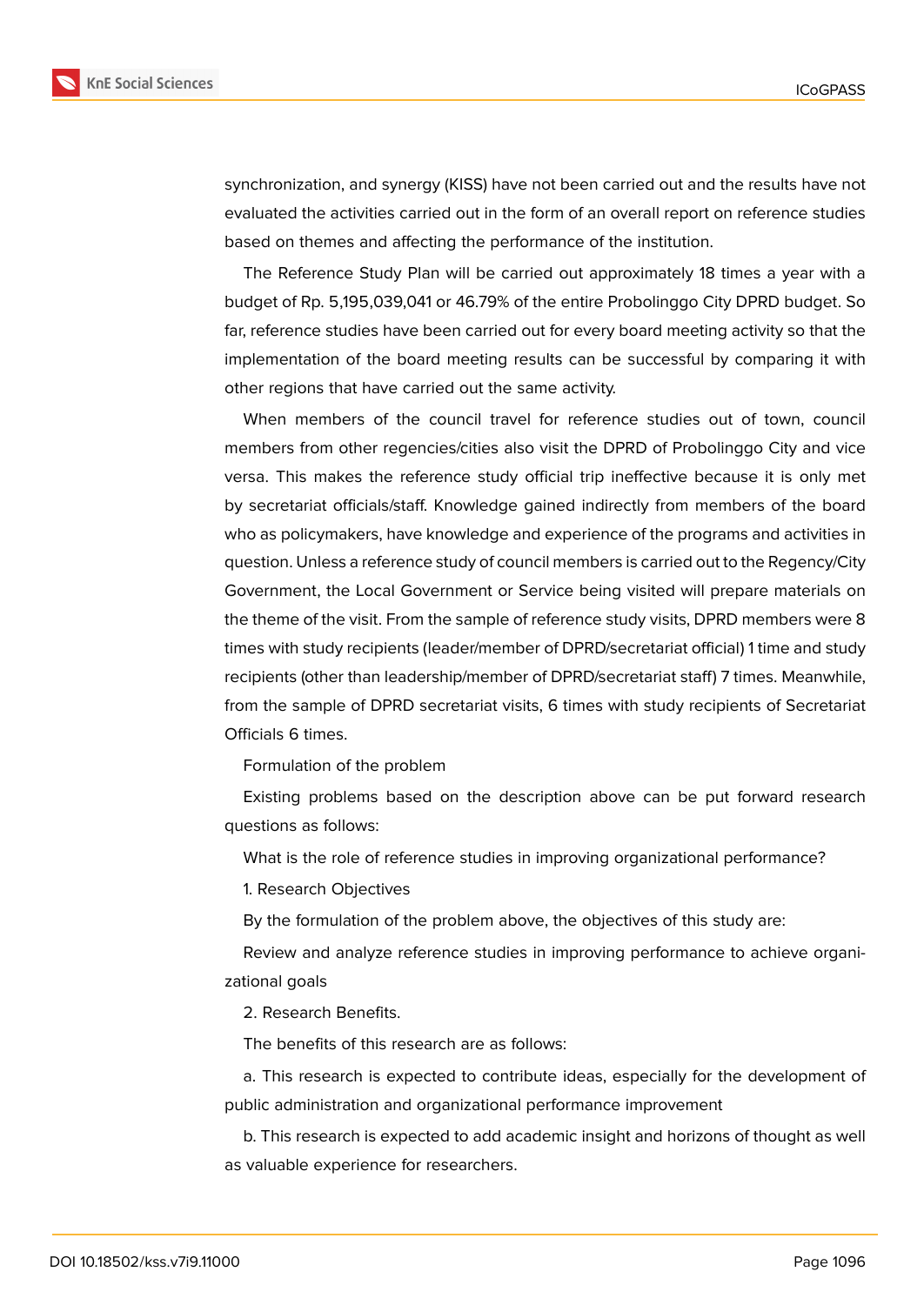# **2. METHODS**

The method used in this research is descriptive qualitative. The qualitative descriptive method is a research method that aims to make a systematic, factual, and accurate description of a social phenomenon or natural phenomenon. Data that is in the form of words and not a series of numbers is obtained in various ways, namely observation, interviews, document digests, or in other ways that are usually processed first before they are ready to be used, but the qualitative analysis still uses words, which are usually compiled into text that is expanded. (Miles, 1992: 15-16). Primary data studies through data collection techniques with in-depth interviews (In-depth Interviews) with 4 resource persons, namely the secretary of the board, the head of the planning and finance division, the head of the general sub-section and the general staff and secondary data studies through online news data collection and the secretariat of the Probolinggo City DPRD.

The data analysis technique used in this study is descriptive research as proposed by Sugiyono (2003) where the aim is to analyze the data by describing or describing the data that has been collected as it is without using the analysis that is usually put forward based on statistical analysis techniques [8]

The phenomenon to be studied is the implementation of reference/comparative studies in improving the performance of the DPRD of Probolinggo City. The phenomena of the implementation of the reference/comparati[ve](#page-12-3) study of the members of the council and the DPRD secretariat will be described in a systematic, factual, and accurate manner.

### **3. RESULTS AND DISCUSSION**

In the Probolinggo City Budget in 2021, the Probolinggo City DPRD budget is Rp. 33,817,958,252 which has been approved by the City Government and the Probolinggo City DPRD through the Budget Team and the Regional Government Budget Team (TAPD) [9]. The percentage of official travel programs and activities included in the support program for regional government affairs with official travel activities for secretariat staff is 0.81% and has been implemented at 55.05%. Official travel funds for members [of](#page-12-4) the council in the coordination me-eting and consultation facility activities of the DPRD are 13.11% and have been implemented at 47.13%. By Table 1, the management support program and the implementation of the duties and functions of the DPRD with a percentage of 13.79% have official travel activities. While the implementation of activities with official travel programs with a total budget of Rp. 5,993,320,410 or 17.76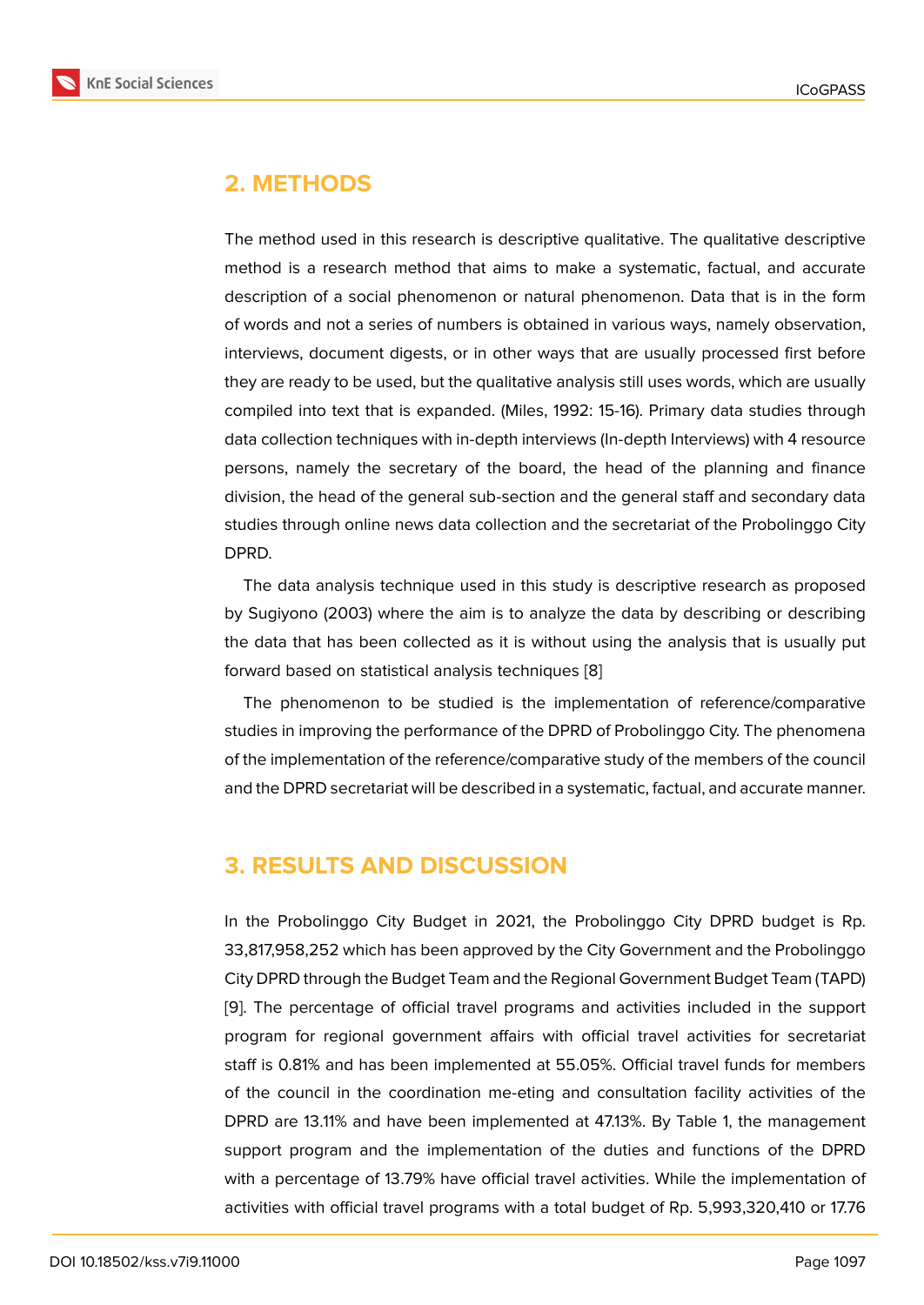%. Probolinggo City DPRD Official Travel Programs and Activities can be seen in Table 1 below:

Table 1: Official Travel Programs and Activities in 2021 DPRD Probolinggo City.

| No | <b>Programs/Activities</b>                                                              | Programs/<br>of total budget) (%)<br>(Rp)/(%) | (% Absorbed |
|----|-----------------------------------------------------------------------------------------|-----------------------------------------------|-------------|
| п  | <b>Regional Government Affairs Support Program</b>                                      | 29.153.062.471<br>(86.21%)                    | 62.01       |
| 1. | Coordination and Preparation of Financial Reports.<br>Monthly/Quarterly/Semester SKPD   |                                               |             |
|    | <b>Business Travel Shopping</b>                                                         | 0.07%                                         | 30.65       |
| 2  | <b>SKPD</b><br>coordination<br>and<br>consultation<br>Organizing<br>meetings            |                                               |             |
|    | <b>Business Travel Shopping</b>                                                         | 0.81%                                         | 55.04       |
| 3  | Provision of Supporting Services for Local Government<br><b>Affairs</b>                 |                                               |             |
|    | <b>Business Travel Shopping</b>                                                         | 0.11%                                         | 35.83       |
| 4  | Facilitation of DPRD coordination and consultation<br>meetings                          |                                               |             |
|    | <b>Business Travel Shopping</b>                                                         | 13.11%                                        | 67.39       |
| Ш  | Support Program for the Implementation of the Duties<br>and Functions of DPRD           | 4.664.895.781<br>(13.79)                      | 47.15       |
| 1  | Preparation and Discussion of the Program for the<br>Formation of Regional Regulations  |                                               |             |
|    | <b>Business Travel Shopping</b>                                                         | 0.24%                                         | 0.00        |
| 2  | Discussion of Draft Regional Regulations                                                |                                               |             |
|    | <b>Business Travel Shopping</b>                                                         | 0.96%                                         | 45.05       |
| 3  | Facilitation<br>of<br>Preparation.<br>Explana-<br>tion/Description/Academic Manuscripts |                                               |             |
|    | <b>Business Travel Shopping</b>                                                         | 0.06%                                         | 0.00        |
| 4  | <b>Budget discussion</b>                                                                |                                               |             |
|    | <b>Business Travel Shopping</b>                                                         | 0.002%                                        | 0.00        |
| 5  | Implementation of Public Relations                                                      |                                               |             |
|    | <b>Business Travel Shopping</b>                                                         |                                               | 0.00        |
| 6  | Coordination and consultation on the implementation of<br><b>DPRD</b> tasks             |                                               |             |
|    | <b>Business Travel Shopping</b>                                                         | 2.36%                                         | 0.00        |
|    | Number of Perdin Activities                                                             | 5,993,320,410<br>(17.76%)                     | 46.79       |
|    | <b>Total DPRD Budget</b>                                                                | 33.817.958.252                                | 59.96       |

*Source: Probolinggo City DPRD Secretariat, 2021 (January 1 to August 31, 2021)*

As a sample of official travel in the Probolinggo City DPRD, the author carries out his duties in February 2021 – June 2021 at the secretariat of the Probolinggo City DPRD to carry out a reference study at the Regency/City DPRD in East Java and Central Java, by his duties as head of the general section and accompanying the leadership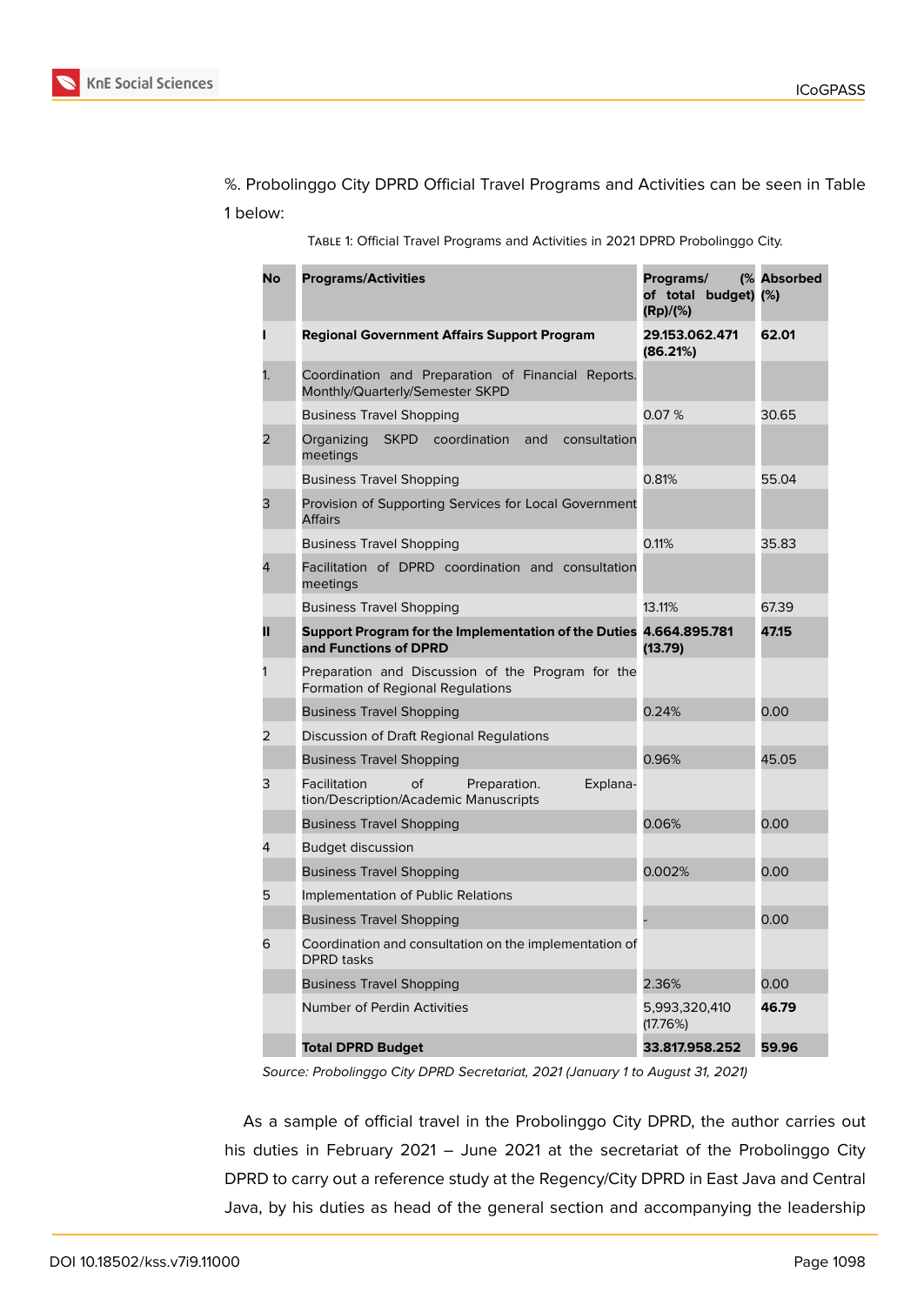of the council. carry out working visits and together with DPRD secretariat staff. The implementation of the reference study activities can be seen in Table 2. During the official trip of the reference study, the members of the council of 4 (four) reference studies with 8 (eight) working visits to the DPRD, 7 (seven) times, the DPRD secretariat staff met and 1 (one) time. met with the head of the agency, namely the Assistant Secretariat of the City of Surakarta. While the reference study of the Probolinggo DPRD secretariat from 2 (two) reference studies with 4 (four) visits, all the leaders of the DPRD secretariat met by the request for reference study letters and questionnaires submitted.

Implementation of Working Visits of Regency/City DPRD who made a working visit to the DPRD of Probolinggo City with 27 (twenty-seven) visits, 4 (four) visits that received reference studies were the leadership/members of DPRD while 23 (twenty-three) visits were received by secretariat officials. Probolinggo City DPRD guest visits can be seen in Table 3 below:

From Tables 2 and 3, it can be summarized the frequency of visits by the Probolinggo City DPRD and Probolinggo City DPRD guests, which can be seen in Table 4 as follows:

The schedule of the work plan of the leadership and members of the DPRD which is dense with programs and activities according to Table 5 for a year shows that a reference study plan needs to be carried out on a planned schedule and communicated with the local government in carrying out activities according to the rules, especially the RAPERDA APBD which already has regulations from the Ministry of Home Affairs. and the Ministry of Finance regarding the fulfillment of the target for the completion of the APBD. The schedule of the agenda plan may change due to refusing or budget reductions in the APBD changes for handling the covid-19 pandemic [10] (Bhirawa online; posted on 05/08/2021)

Reference studies that get their sources directly from policymakers or direct officials, the results are important to apply because, during hearings and [co](#page-12-5)ordination, they can find out problems directly from policymakers and can be applied. incomplete and urgent.

With comparative studies/references to other areas, references to a problem increase and can be an alternative solution to be applied. By Sibro Malisi's statement, the Chairperson of Commission II of the Probolinggo City DPRD, "emphasized that this work is in the context of a comparative study of the handling of COVID-19, especially regarding the distribution of social assistance (social assistance).

"Because we assess Jombang as an area that consistently assists the community," Sibro continued.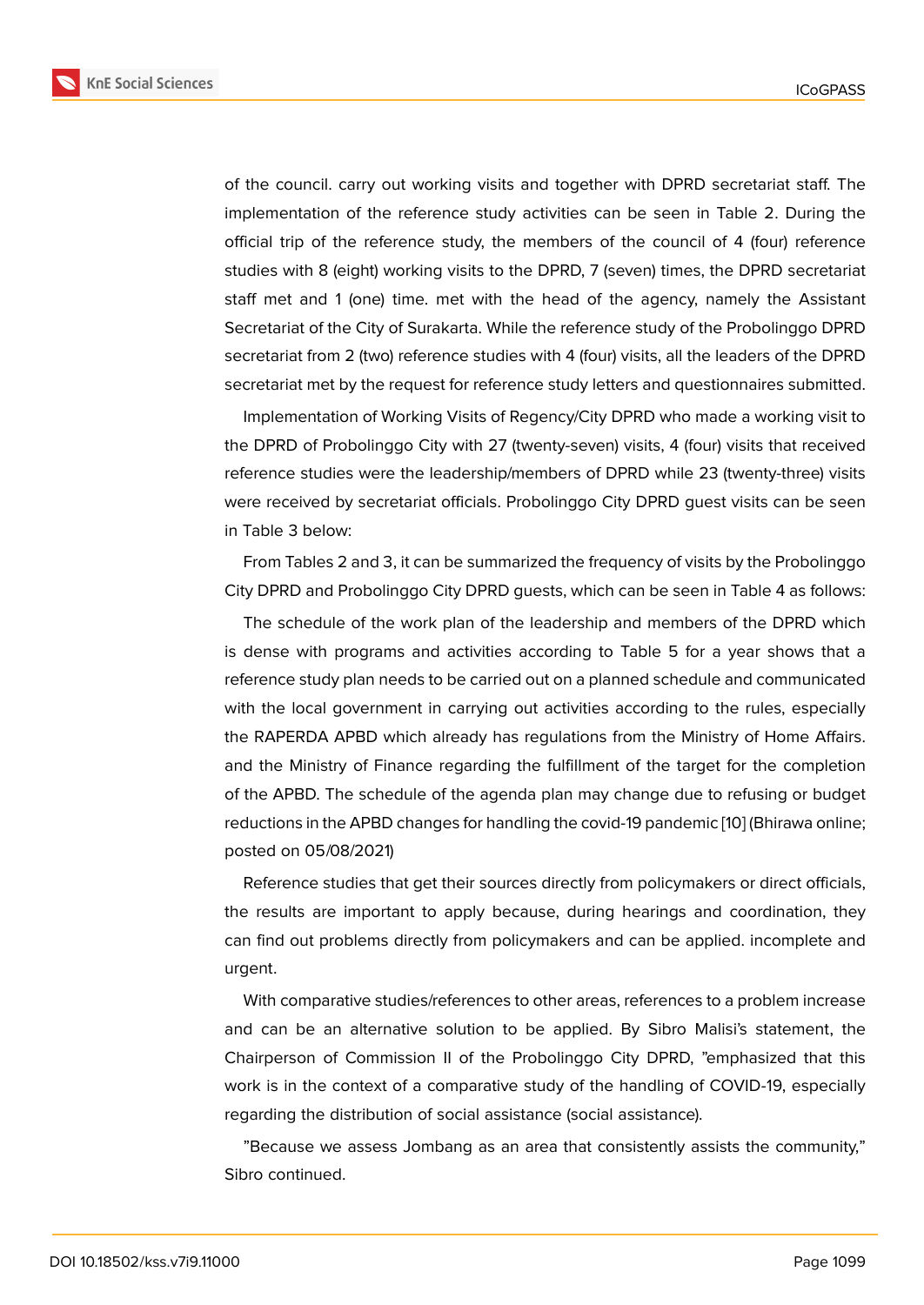

| No | <b>Units DPRD</b>                                                            | <b>Date</b>            | Institution<br>visited/Focus<br>оf<br><b>Study</b>                         | <b>Found</b>                                                                     |
|----|------------------------------------------------------------------------------|------------------------|----------------------------------------------------------------------------|----------------------------------------------------------------------------------|
|    | <b>Deliberation Board</b>                                                    | 1-4<br>2021            | march DPRD of Kediri on Head of General<br><b>LKP</b>                      | <b>Affairs</b><br>and<br>Protocol                                                |
|    |                                                                              |                        | DPRD Kab Jombang board secretary<br><b>LKPJ</b>                            |                                                                                  |
| 2  | <b>Vice Chairman</b>                                                         | 22-23 April 1.<br>2021 | Surakarta<br>Government.<br>Market revitalization atives and Trade,        | City Assistant, Depart-<br>ment of Cooper-<br>BPKAD and Pro-<br>curement Section |
|    |                                                                              |                        | Regency DPRD Secretariat staff<br>1.<br>Sragen. The role of<br><b>DPRD</b> |                                                                                  |
| 3  | Special committee 3                                                          |                        | 6 mai 2021 1. DPRD of Madiun Head of General<br>Regency                    | <b>Affairs</b>                                                                   |
|    |                                                                              |                        | DPRD of Jombang Board Sekretary<br>regency                                 |                                                                                  |
| 4  | Chairman                                                                     | 2021                   | 21-22 june Lamongan Regency Head                                           | οf<br>Legislation                                                                |
|    |                                                                              |                        | Surabaya city                                                              | Head of General<br><b>Affairs</b>                                                |
| 5  | General Section Secretariat 13-15 June Kediri District Coun- board secretary | 2021                   | cil Secretariat. Asset<br>management                                       |                                                                                  |
|    |                                                                              |                        | 1.<br>Asset management Affairs<br>and sppd                                 | Mojokerto City Head of General                                                   |
| 6  | Secretariat,<br>Finance<br>and $7-8$<br><b>General Affairs</b>               | June 1.<br>2021        | Regency.Setwan<br>finances and assets of Finance                           | Banyuwangi Head of General<br>Affairs and Head                                   |
|    |                                                                              |                        | 1.<br>Regency. Financial Affairs and Head<br>management etc                | Situbondo Head of General<br>of Finance                                          |
| 7  | <b>General Section Secretariat 1-2</b>                                       | 2021                   | Juni 1.<br>Regency. Asset Affairs<br>management<br>and<br><b>BMD</b>       | Lamongan Head of General                                                         |
|    |                                                                              |                        | 1.<br>Regency.Asset<br>management<br><b>BMD</b>                            | Sidoarjo Secretary of the<br>board and general<br>and head                       |

Table 2: Probolinggo City DPRD Working Visit.

*Source: Probolinggo City DPRD Secretariat 2021*

Regarding the implementation at the time of the implementation of level 4 community activity restrictions (PPKM), Sibro stated that it was an obligation that had been mandated in the Regional Revenue and Expenditure Budget (APBD).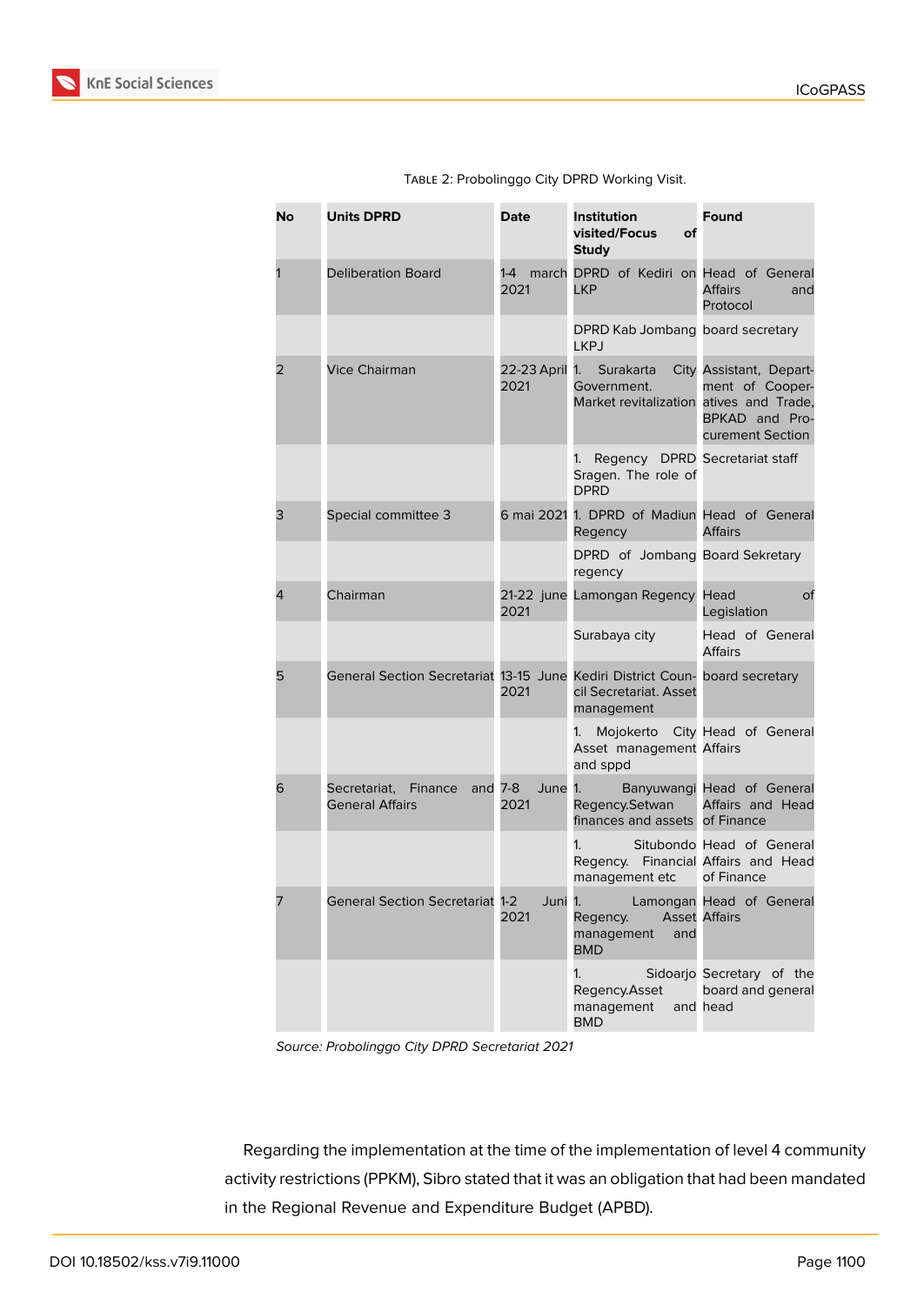

| <b>No</b> | <b>DPRD</b>           | <b>Date</b> | <b>Study Focus</b>                                                                                                             | Found                                      |
|-----------|-----------------------|-------------|--------------------------------------------------------------------------------------------------------------------------------|--------------------------------------------|
| 1         | Sidoarjo<br>regency   | 12-04-2021  | Duties of the Honorary Body                                                                                                    | Head of Legislation                        |
|           |                       | 15-03-2021  | Increase in Tourism Sector PAD                                                                                                 | <b>Budget Agency</b>                       |
|           |                       | 05-08-2021  | of<br>Mechanism<br>Preparation<br>Regional Government Propemda in<br>the new normal era                                        | of Head of Legislation                     |
| 2         | Situbondo<br>regency  | 26-08-2021  | Optimization of the handling of CPNS<br>& PPPK                                                                                 | General<br>Head<br>of<br>Subdivision       |
|           |                       | 12-04-2021  | Optimization of the activity budget for Deputy chairman of Com-<br>OPD partners of Commission 3                                | mission I and Head of Gen-<br>eral Affairs |
| 3         | Trenggalek<br>regency | 23-08-2021  | Raperda Feasibility against children.                                                                                          | <b>Head of Legislation</b>                 |
|           |                       | 29-03-2021  | Implementation of tasks related to General<br>the formulation mechanism                                                        | Head<br>of<br>Subdivision                  |
|           |                       | 25-03-2021  | Insights from Bapemperda for the Head of Bapemperda and<br>role and harmonization of Raperda ka. General<br>initiatives.       |                                            |
| 4         | Jombang<br>regency    | 12-08-2021  | Handling hundreds of children in the Council Secretary<br>process of covid 19                                                  |                                            |
| 5         | Lumajang<br>regency   | 04-08-2021  | Commission A & C Supervision & PPP Faction Leader<br>Policy of City Council Prob. In support<br>of PPKM                        |                                            |
|           |                       | 02-07-2021  | Commission B and D<br>growth<br>during<br>the<br>COVID-19<br>pandemic                                                          | economic Head of the trial                 |
|           |                       | 27-04-2021  | SIPP material with DPRD members Head of General Affairs and<br>thinking                                                        | <b>Head of Court</b>                       |
| 6         | Batu city             | 21-05-2021  | Optimization of the role and function General Manager<br>of Bamus in planning. DPRD activities<br>during the Covid-19 pandemic |                                            |
|           | Pasuruan<br>city      | 19-05-2021  | <b>The</b><br>mechanism<br>for<br>providers for the procurement of Head of Services.<br>goods/services                         | selecting Head of General Affairs, and     |
|           |                       | 30-04-2021  | DPRD Secretariat managing secretar- Head of General Affairs and<br>ial regulations and DPRD                                    | <b>Head of Finance</b>                     |
|           |                       | 22-04-2021  | Special Committee for the Regional<br><b>Regulation of Street Children</b>                                                     | Head of Session and Head<br>of Planning    |
| 8         | Pasuruan<br>regency   | 27-04-2021  | Commission 4 Work program in the Head of Planning and Head<br>health sector                                                    | of Finance                                 |
|           |                       | 13-04-2021  | Commission 3 Indik. Pemda bid. General Manager<br>Public Works and Spatial                                                     |                                            |
| 9         | Tuban<br>regency      | 19-04-2021  | Commission 1 on PJU                                                                                                            | General Manager                            |
|           |                       | 20-03-2021  | Management and Development of Head of General Affairs and<br><b>Tourism Potential</b>                                          | Protocol                                   |
| 10        | Malang city           | 30-04-2021  | General Head of Household Plan- General Manager<br>ning, BMD equipment & removal                                               |                                            |
| 11        | Surabaya<br>city      | 06-04-2021  | Coordination of Duties of Board Head of General Affairs and<br>Leaders                                                         | Protocol                                   |
| 12        | Lamongan<br>regency   | 31-03-2021  | Commission A Population Admin sys- General Manager<br>tem in the Covid-19 Pandemic                                             |                                            |
| 13        | Pamekasan<br>regency  | 31-03-2021  | Banmus in preparing the DPRD work General Manager<br>program                                                                   |                                            |

Table 3: Working Visit of Regency/City DPRD to Probolinggo City DPRD.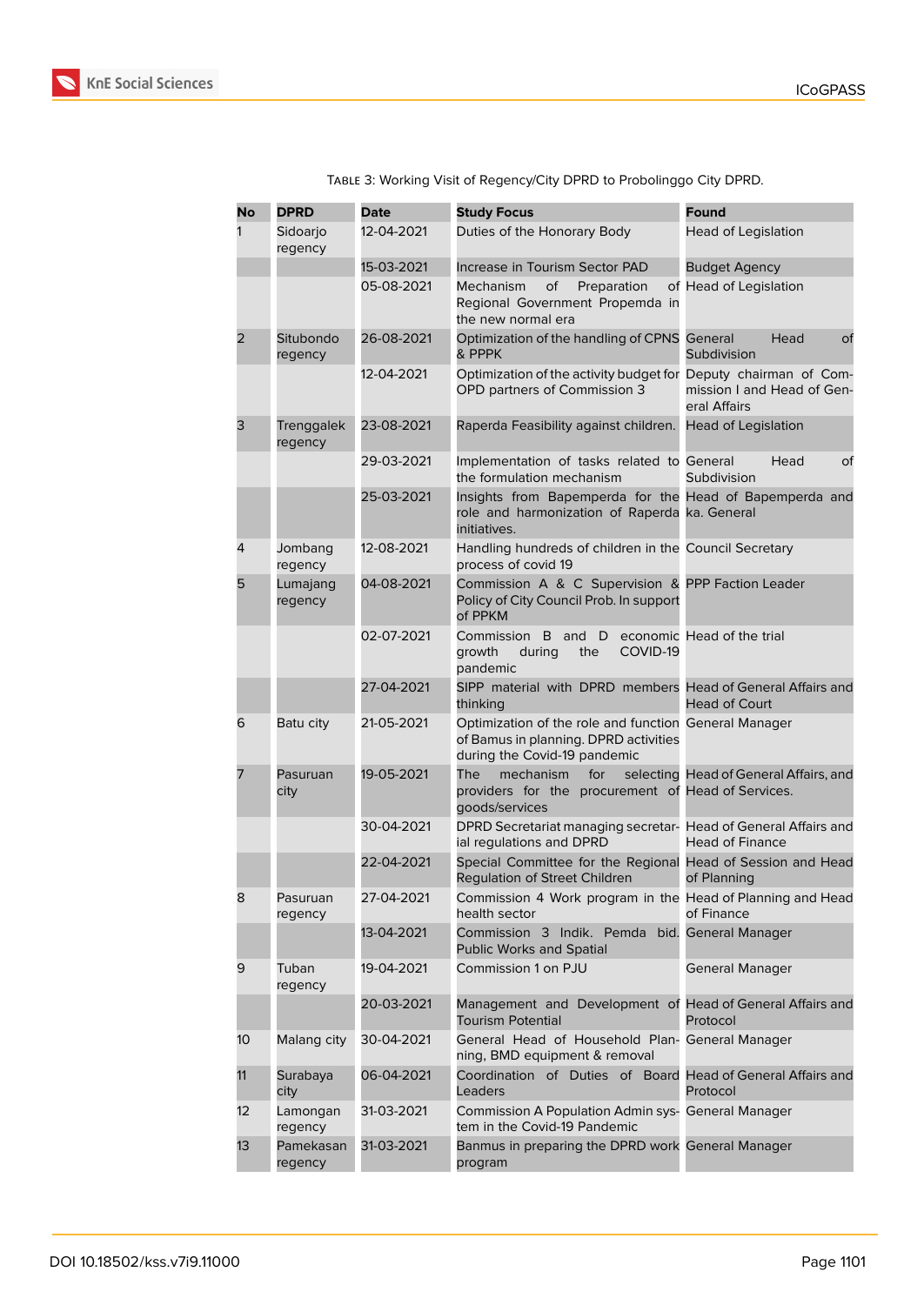| <b>No</b> | <b>DPRD</b>         | Date       | <b>Study Focus</b>                                                                                                                 | <b>Found</b>                                                    |
|-----------|---------------------|------------|------------------------------------------------------------------------------------------------------------------------------------|-----------------------------------------------------------------|
| 14        | Jimbaran<br>regency | 24-03-2021 | Capacity Building in increasing main Deputy<br>tasks                                                                               | 0f<br>Chairperson<br>DPRD and Head of General<br><b>Affairs</b> |
| 15        | Mojokerto<br>city   | 23-03-2021 | Commission 2 innovation strategy General Manager<br>for Community Empowerment-based<br><b>Regional Development</b>                 |                                                                 |
| 16        | Malang<br>regency   | 16-03-2021 | Commission 3&4 Local Government General Manager<br>Strategy in Perenc. Pemb. & the<br>welfare of the people during PPKM<br>covid19 |                                                                 |
| 17        | Kediri<br>regency   | 16-03-2021 | Enhancement Commission. Farmer Head of General Affairs and<br>Welfare.                                                             | Protocol                                                        |

Table 1: Working Visit of Regency/City DPRD to Probolinggo City DPRD.

*Sumber : Website dpdrkotaprobolinggo.go.id tahun 2021*

| <b>No</b> | <b>Reference Study (Sample)</b> | <b>Number</b><br><b>Visits</b> | of Study<br>(leader/member<br>оf<br><b>DPRD/secretariat</b><br>official) | recipients Study recipients<br>(other<br>than leaders/members of<br><b>DPRD/secretariat staff</b> |
|-----------|---------------------------------|--------------------------------|--------------------------------------------------------------------------|---------------------------------------------------------------------------------------------------|
| A         | Member of Parliament            |                                |                                                                          |                                                                                                   |
| 1         | DPRD reference visit/study      | 8                              |                                                                          |                                                                                                   |
| 2         | <b>Guest DPRD</b>               | 27                             | $\overline{4}$                                                           | 23                                                                                                |
|           | Total                           | 35                             |                                                                          |                                                                                                   |
| в         | Sekretariat DPRD (Sample)       |                                |                                                                          |                                                                                                   |
|           | reference visit/study           | 6                              | 6                                                                        | O                                                                                                 |
|           | <b>Guest Sekeratriat</b>        | 2                              | 2                                                                        | O                                                                                                 |
|           | Total                           | 8                              | 8                                                                        | 0                                                                                                 |

Table 2: Frequency of DPRD Visits and DPRD Visitors.

*Source: 2021 analysis results*

Therefore, his party wants to ensure that the APBD allocation supports the community. "So we do a reference study in Jombang," said Sibro. (Medcom.id3; 05 August 2021 17:30)

The implementation of reference studies in meeting DPRD performance targets does not interfere with the duties of DPRD members in discussing the agenda that has been agreed upon by the leadership and members of the DPR, as well as following the schedule of work plans that have been scheduled. According to the Chairman of Commission II, Sibro Malisi, the Commission he leads did not participate in work visits like his other colleagues because it was not urgent. Moreover, currently, the KUA-PPAS discussion is underway. Sibro considers the discussion of KUA-PPAS more important than reference studies. Considering, what is being discussed is the budget (APBD) for the next year or the 2022 budget. "We don't want the KUA-PPAS discussion to be not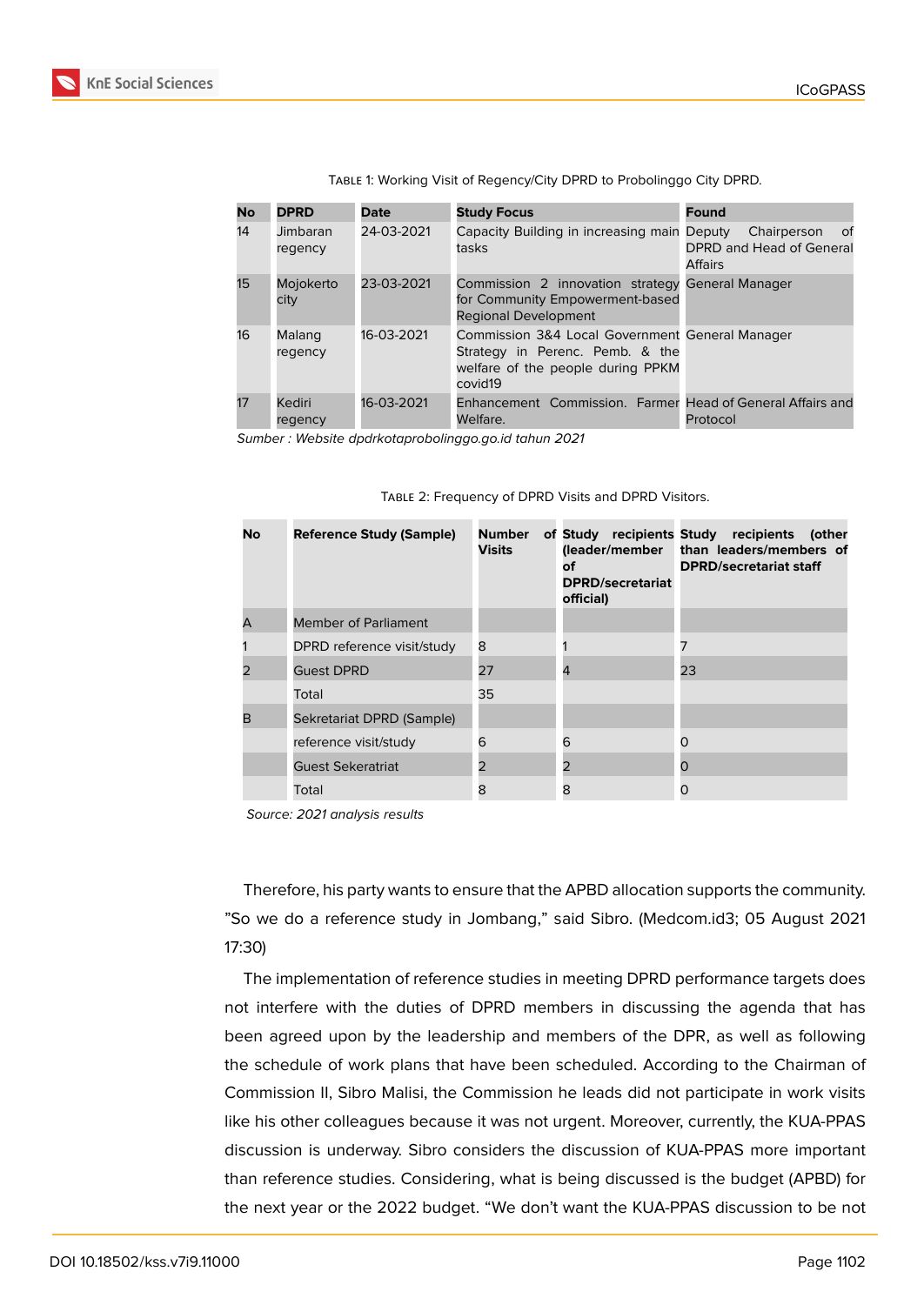

| <b>No</b>      | <b>Programs and Activities</b>                                                                                                                                                                                                                                                                                                        | <b>Schedule</b><br>planning |
|----------------|---------------------------------------------------------------------------------------------------------------------------------------------------------------------------------------------------------------------------------------------------------------------------------------------------------------------------------------|-----------------------------|
|                | Regional Representative Institution Capacity Building Program                                                                                                                                                                                                                                                                         |                             |
|                | Discussion of Draft Regional Regulations                                                                                                                                                                                                                                                                                              |                             |
| 1.1            | Discussion of the Regional Budget Draft                                                                                                                                                                                                                                                                                               |                             |
|                | LHP BPK RI; Accountability Report for the Implementation of the 2020 7 times a year<br>APBD; KUA and PPAS Amendments to the 2021 APBD; Amendments to<br>the 2020 APBD; KUA and PPAS 2022; 2022 FY Budget.                                                                                                                             |                             |
| 1.2            | Discussion of non-APBD Raperda 2020 Mayor's Accountability Statement 4 times a year<br>Report; 2021 Non-APBD Draft Regional Regulation                                                                                                                                                                                                |                             |
| $\overline{2}$ | Regional House of Representatives Meeting                                                                                                                                                                                                                                                                                             | For a year                  |
|                | Plenary Meeting; DPRD Leadership Meeting; Faction Meeting; Consultation<br>Meeting; Deliberative Body Meeting; Commission Meetings; joint Commis-<br>sion meetings; budget board meetings; meeting to determine regional<br>regulations; honorary body meetings; special committee meetings;<br>hearings; meeting with public opinion |                             |
| 3              | <b>Reses Activities</b>                                                                                                                                                                                                                                                                                                               | 3 times a year              |
| 4              | Working Visits of Leaders and DPRD members in the Regions sudden For a year<br>inspection (sidak) in the city                                                                                                                                                                                                                         |                             |
| 5              | Capacity Building for DPRD Leaders and<br><b>Members</b><br>Reference<br>Study/Consultation of DPRD Commission outside the region                                                                                                                                                                                                     |                             |
| 6              | Adeksi                                                                                                                                                                                                                                                                                                                                | Once a year                 |
| 7              | DPRD technical guidance (Bimtek); Addition once a year; Reference Study 3 times a year<br>of the Agency for the Establishment of Regional Regulations; Honorary<br>Agency Reference Study/Consultation; Study of Reference/Consultation of<br>the Budgetary Body and Study of Reference/Consultation of the Muswarah<br>Board         |                             |

Table 3: Agenda for the Work Plan of Probolinggo City Leaders and Members of DPRD.

optimal. I don't want to know in detail about the budget posts of each partner," said Sibro Malisi.

Chairman of Commission III Agus Riyanto when contacted via telephone confirmed that his commission was a reference study in Solo. "It's on the way to Surakarta. It has arrived at Saradan, Madiun," Agus said yesterday.

His visit to Solo City lasted until Tuesday (24/8). Agus said that even though the commission was working as a security officer, his party was still following the KUA-PPAS discussion. His party carried out a reference study because Monday and Tuesday there was no schedule for discussing the KUA-PPAS.

"You're still going. There are no schedules on Mondays and Tuesdays. Next Wednesday, we will go. Until the discussion is over, we will join," he said.

According to Agus, Commission III's visit to Solo was to consult with other regions regarding KUA-PPAS. "Actually, where did the KUA-PPAS come from? To find out, you

*Source: Probolinggo City DPRD Secretariat 2021*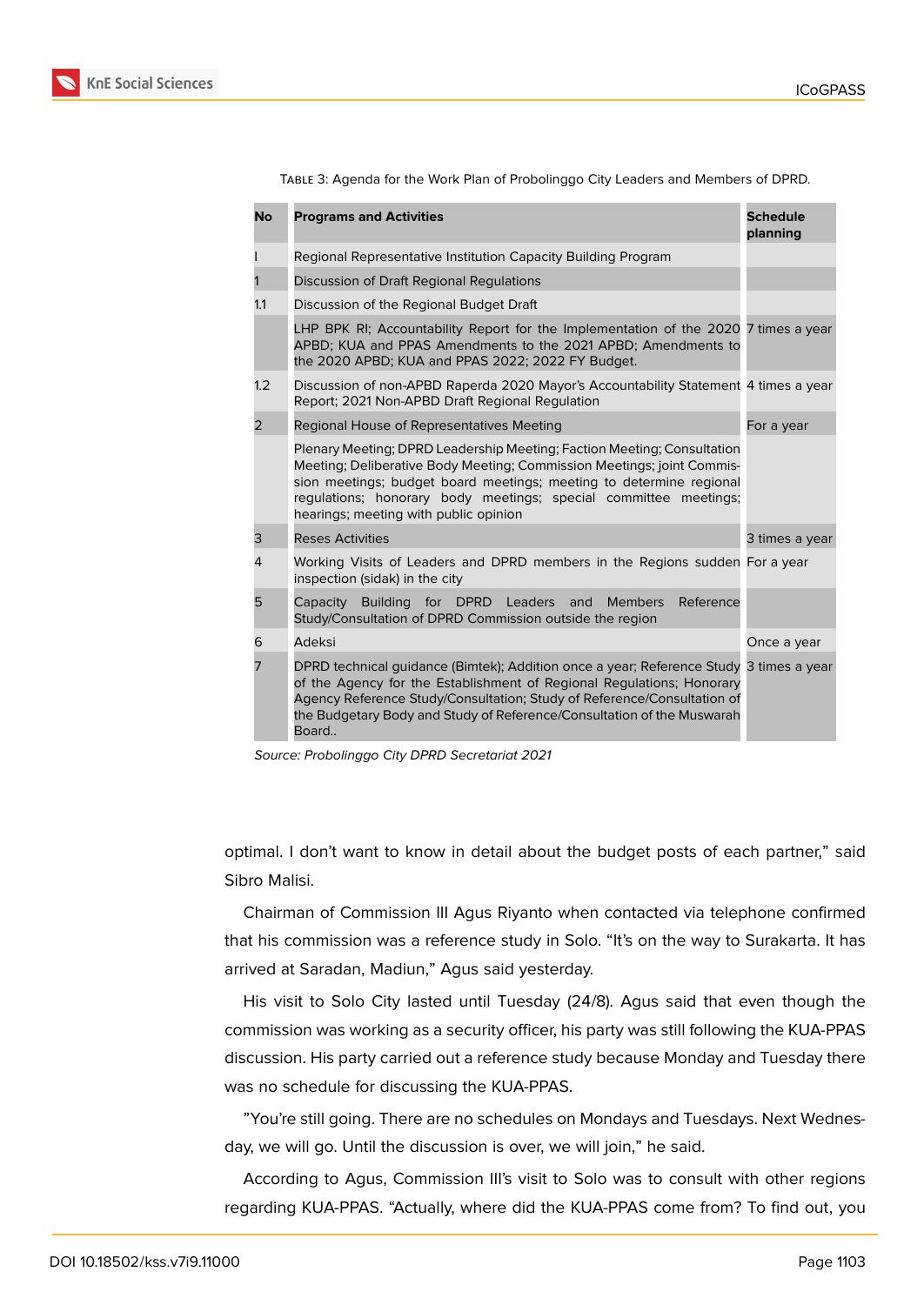have to ask other regions," explained the PDIP politician.[11] (Country of Pantura; August 22, 2021).

Previous research studies on official travel of council members and secretariat staff that the management of official travel management is [ca](#page-12-6)rried out with a web-based computerized official travel information system, will facilitate the employee divitas in the approval process for official travel letter verification effectively and does not take a long time, System The developed official travel information can improve time efficiency in submitting detailed reports and checking reports much faster. And with this computerized system, the storage already uses a database so that it can store a lot of data and minimize paper usage in terms of storage.[12]

From the above problems, it is necessary to find a solution in the management of business travel/reference studies internally because of the frequency of official trips by board members who often carry out refer[en](#page-12-7)ce studies and the benefits of short and long term in accountability of official travel.[13]. Improving the performance of DPRD Probolinggo city needs to be done with the following steps:

a. Management of official travel/reference studies integrally needs to be managed with a WEB-based management information [sys](#page-12-8)tem (SIM) based on official travel which contains financial accountability [14], official travel reports, reports on the integration of the purposes and objectives of official travel so as not to overlaying with other units, purposes and the purpose of guest study references from the DPRD of other regencies/cities.

b. Integration of the management information system/Simaya, which is the management of incoming and outgoing mail information systems with an official travel SIM so that all staff in the DPRD know information on outgoing official travel and incoming DPRD reference study guests.

c. Leadership policies regarding reference studies need to be carried out in an integrated manner so that reference studies change instantly due to changing schedules or internal and external environmental policies due to internal schedules or external situations such as the covid-19 pandemic and others.

d. The follow-up to the results of the reference study report can be used as a basis for recommendations for policies for implementing future DPRD activities. Because so far the results of reference studies have not been made into a report for program and activity recommendations.

e. The management of official travel/reference studies has so far been included in 2 different programs, namely the Support Program for Regional Government Affairs carried out by the General Section and the Support Program for the Implementation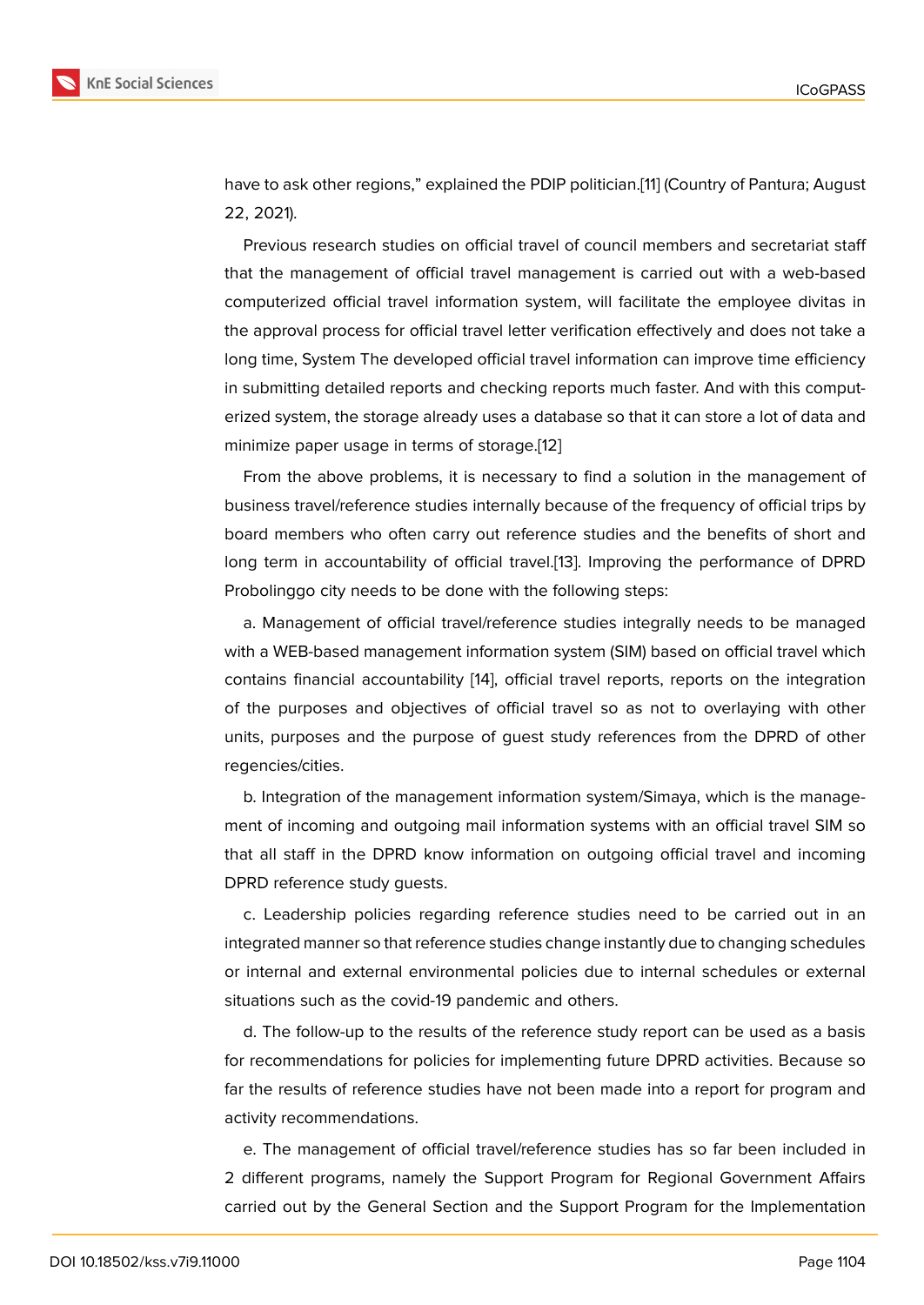

of Duties and Functions of the DPRD carried out by the Trial and Legislation Section. It is recommended that the management of official trips be carried out by the Trial and Legislation Section because it is the main task of facilitating the leadership and members of the council, while the General Section manages official trips/reference studies for DPRD Secretariat staff.

# **4. CONCLUSION**

From the results and discussion in the previous discussion, the following conclusions can be drawn:

- 1. Spending on official travel in the Support Program for Regional Government Affairs and the Support Program for the Implementation of Duties and Functions of the DPRD, amounting to 15.36% of the DPRD budget, needs to be intensified.
- 2. Official trips for reference studies conducted by DPRD members and secretariats need to be coordinated and integrated related to themes so that reports can be used as recommendations for policy programs and subsequent activities.
- 3. The reception of reference study guests is carried out in an integrated manner so that the receptionists can be accepted by members of the DPRD and Secretariat Officials by the theme and questionnaire of the application.
- 4. Management of official trips/reference studies should be carried out by the Trial and Legislation Section which is the main task of facilitating the leadership and members of the DPRD

## **References**

- [1] Dadang S. Optimalisasi fungsi penganggaran DPRD dalam penyusunan perda APBD, cetakan ke. Bandung: PT. Remaja Rosdakarya; 2017.
- <span id="page-11-0"></span>[2] Peraturan Presiden Republik Indonesia. Peraturan Presiden Republik Indonesia nomor 33 tahun 2020 tentang standar harga satuan regional. Peraturan.Bpk.Go.Id; 24 Februari 2020. Availablefrom: https://peraturan.bpk.go.id/Home/Details/132592/perpres-no-33-tahun-2020
- <span id="page-11-1"></span>[3] Chabib SD. Peran pengawasan DPRD terhadap LKPJ dan LPP APBD/LKPD audited serta TLHP BPK, cetakan pertama. Bandung: PT. Remaja Rosdakarya.2012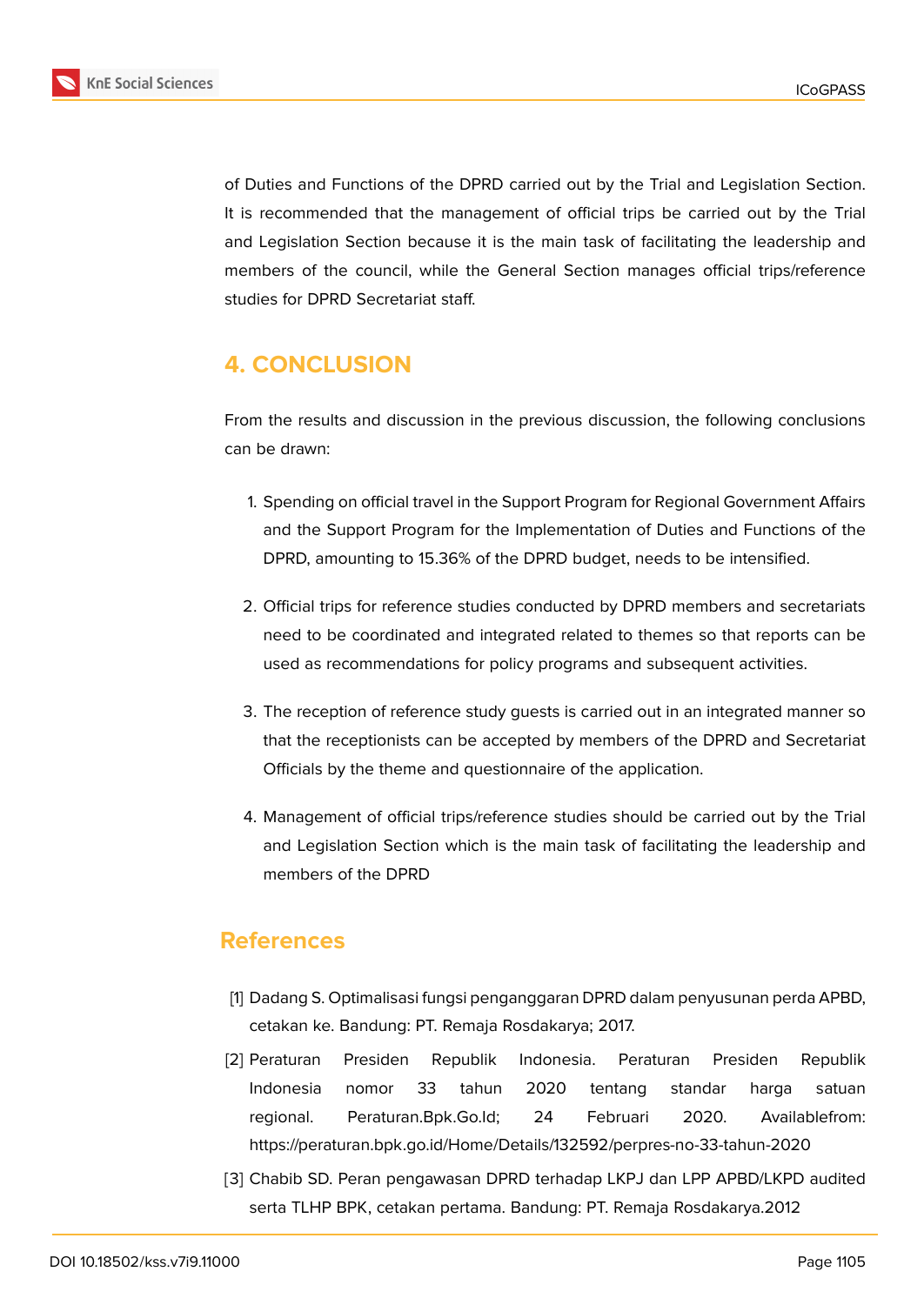

- <span id="page-12-0"></span>[4] Tomisa ME, Nadrah N. Pengaruh perintah perjalanan dinas terhadap peningkatan motivasi kerja aparatur sipil negara di sekretariat DPRD kabupaten bengkalis. IQTISHADUNA: Jurnal Ilmiah Ekonomi Kita. 2019;8(2):237–249. https://doi.org/10.46367/iqtishaduna.v8i2.177
- <span id="page-12-1"></span>[5] Purwanto, E.A dan Sulistyastuti, D.R. Implementasi kebijakan publik konsep dan aplikasinya di Indonesia.Yogyakarta: Penerbit Gava Media,. 2011.
- <span id="page-12-2"></span>[6] Mahmudi. Manajemen berbasis kinerja.Yogyakarta: UPP SKIM YKPN. 2015.
- [7] Handayati P, Sutadji E, Narmaditya BS, Wulandari D, Alhaleh SEA, Prayitno PH. Strategic development planning in the perspectives of public accountability: Lesson from East Java in Indonesia. Jurnal Pendidikan Ekononomi Dan Bisnis. 2021;9(1):25– 33. https://doi.org/10.21009/jpeb.009.1.3
- <span id="page-12-3"></span>[8] RACHMAN, ISMAIL. Aktivitas, Tugas dan Fungsi DPRD Dalam Penentuan Kinerja di Kantor DPRD Kabupaten Minahasa Utara. *JURNAL ADMINISTRASI PUBLIK*, 2018, 1.1.
- <span id="page-12-4"></span>[9] MUSADAT, Anwar. *Participatory Planning and Budgeting in Decentralised Indonesia: Understanding Participation, Responsiveness and Accountability*. 2019. PhD Thesis. The Australian National University (Australia).
- <span id="page-12-5"></span>[10] Pemerintah Kota Probolinggo.Anggaran-perjalanan-dinas-dprd-kota-probolinggodirefocusing.Probolinggo. 2021
- <span id="page-12-6"></span>[11] Koran Pantura Politik dan Pemerintahan. Dua Komisi DPRD Kota Probolinggo Kunker. Probolinggo, 22 Agustus 2021.
- <span id="page-12-7"></span>[12] Prasetyaningrum DD, Juanita S. Rancangan sistem informasi perjalanan dinas berbasis web studi kasus: Direktorat jenderal sumber daya. Jurnal IDEALIS. Vol. 1, no. 4, pp. 218-223, 2018.
- <span id="page-12-8"></span>[13] Sumarni. DPRD Salatiga K. Si jadi (sistem informasi perjalanan dinas) dalam rangka meningkatkan akuntanbilitas pengelolaan keuangan perjalanan dinas di sekretariat dprd kota salatiga.Diklat Pelatpim Tngkat III Angkatan I. Salatiga. 2019.
- [14] Suri EW. Profesionalisme anggota dprd provinsi bengkulu dalam menjalankan tugas pokok dan fungsi. Mimbar: Jurnal Penelitian Sosial Dan Politik, 2018 , Volumen 7 No 2 :63-70. https://doi.org/10.32663/jpsp.v7i2.672
- [15] Musliamin M, Nawawi D, Rakhmat R, Abdullah MT. The performance of the regional people's representative council in implementing the legislative and budgeting functions in bone regency. International Journal of Multicultural and Multireligious Understanding. Multireligious Underst. 2020;7(9):93-103. https://doi.org/10.18415/ijmmu.v7i9.1928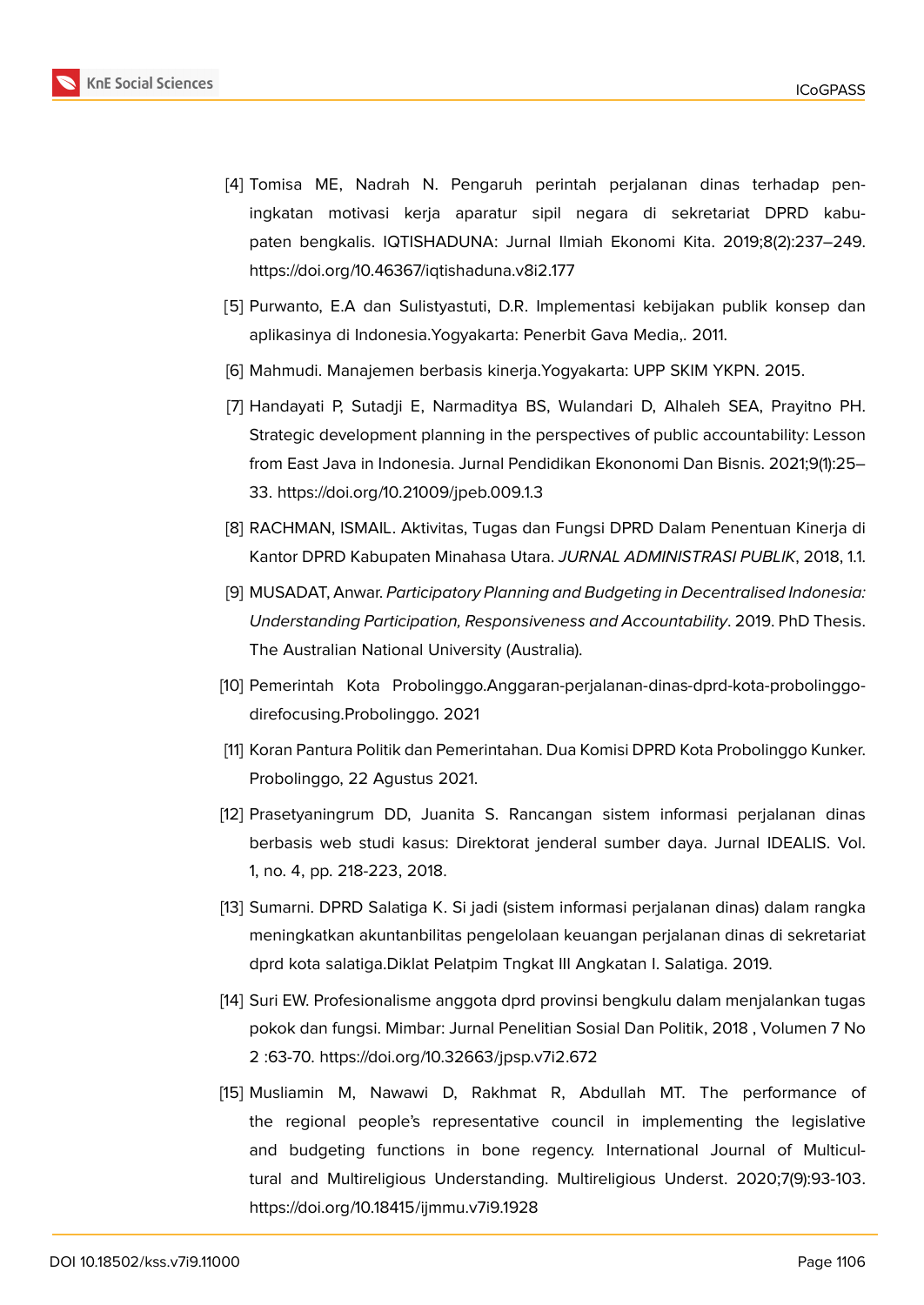

- [16] Rosmiah R. Pengaruh profesionalisme, kecerdasan emosional organizational citizenship behavior terhadap kinerja anggota dprd kota sorong. Indonesia. Indonesian Journal of Business and Management, 2019;1(2):59–66. https://doi.org/10.35965/jbm.v1i2.317
- [17] Nurohman, T., & Widiastuti, W. (2012). KINERJA ANGGOTA DEWAN PERWAKILAN RAKYAT DAERAH Studi Tentang Kinerja Anggota Dewan Perwakilan Rakyat Daerah Prespektif Opini Publik di Kota Tasikmalaya. *Jurnal Ilmu Politik dan Pemerintahan*, *4*(1), 623-644.
- [18] ANDRIASTUTI, Komang Tri Putri; YASA, Putu Ngurah Suyatna; ASTARA, I. Wayan Wesna. PENGARUH KEBIJAKAN BIMBINGAN TEKNIS TERHADAP KINERJA LEGISLASI DPRD KABUPATEN BANGLI. *Public Inspiration: Jurnal Administrasi Publik*, 2017, 2.1: 1-7.
- [19] Dwiyanti, D. A., Haruni, C. W., & Esfandiari, F. (2021). IMPLEMENTATION OF THE SUPERVISION FUNCTION OF THE REGIONAL PEOPLE'S REPRESENTATIVE COUNCIL OF REGIONAL REGULATIONS IN SURABAYA CITY. *Jurnal Hukum Replik*, *9*(1), 35-46.
- [20] Kurnianingsih, F., Nazaki, N., & Adhayanto, O. (2021). Bureaucratic Reform Strategy Employee Performance in the Secretariat of DPRD Kepulauan Riau Province. *Ganaya: Jurnal Ilmu Sosial Dan Humaniora*, *4*(2), 567-577.
- [21] Tania EH, Novelia L, Herlinda Y, Fitria M. Factors that affect the performance of employees in the secretariat of the DPRD of West Sumatra Province. Asian Journal of Social and Management Technology.2021;3(2):30–36.
- [22] Mufti, M. I., Kurnia, I., Zakaria, S. Z. S., & Razman, M. R. THE FORMULATION DESIGN OF REGIONAL REGULATIONS POLICY IN THE REGIONAL HOUSE OF REPRESENTATIVES: STUDY ON HANDLING VAGABONDS AND BEGGARS IN PALU CITY (PERENCANAAN REKABENTUK KEBIJAKAN REGULASI DI DEWAN PERWAKILAN RAKYAT: KAJIAN PENANGANAN GELANDANGAN DAN PENGEMIS DI KOTA PALU). *ASIAN JOURNAL OF ENVIRONMENT, HISTORY AND HERITAGE*, *4*(1).. 2020;4:15–24.
- [23] Syam ASC. The implementation of the supervisory functions of the regional house of representatives against the implementation of the budget of regional Maros. 2018;23(5):65–71. https://doi.org/10.9790/0837-2305056571
- [24] NURSAHID, Fajar; PERDANA, Aditya; RAUF, Maswadi. Weak Local Parliament's Role: A Case Study of the West Nusa Tenggara Provincial People's Representative Assembly, 2009-2014. *Journal of Social and Political Sciences*, 2021,4.3.https://doi.org/10.31014/aior.1991.04.03.307